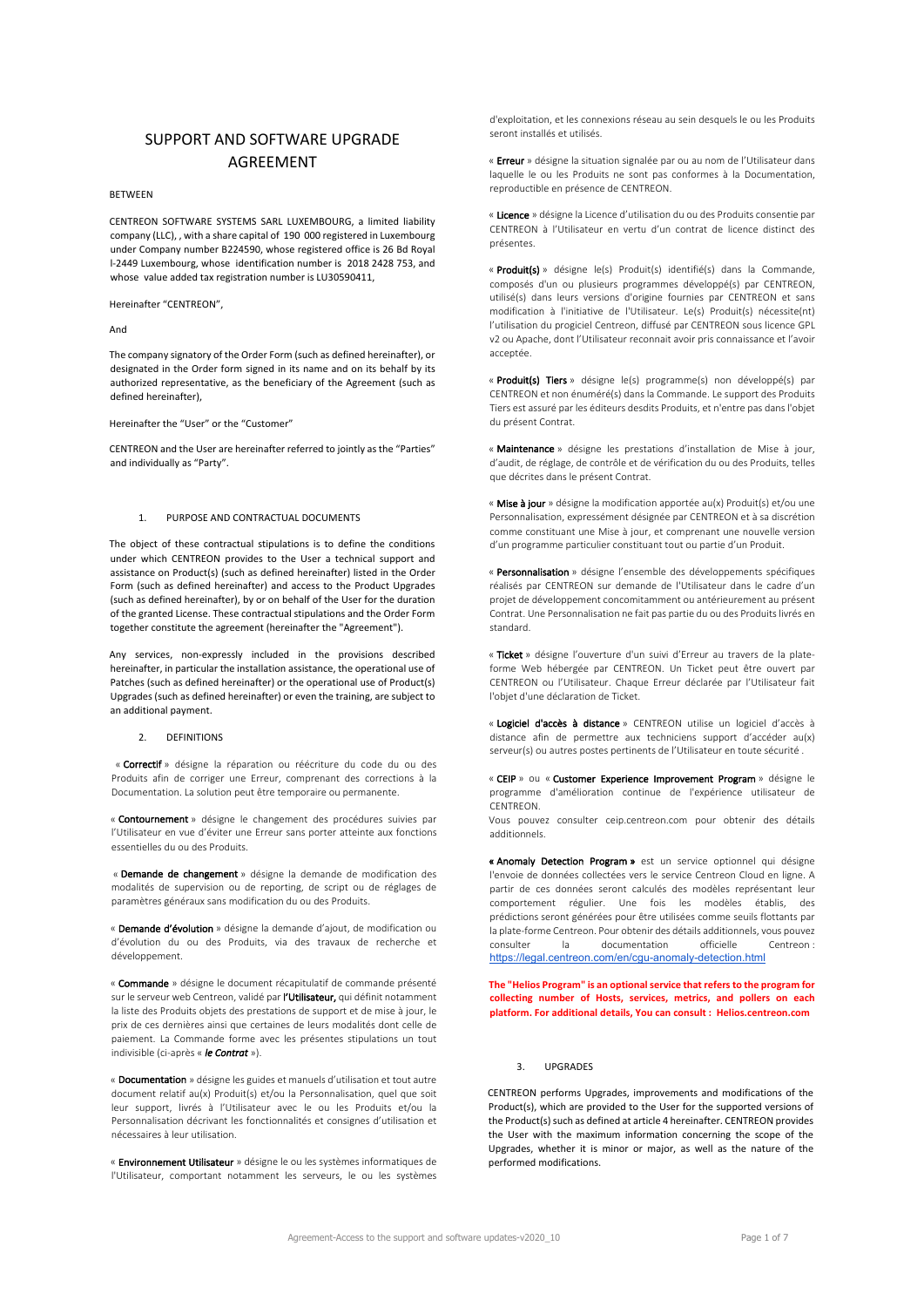CENTREON may, in exceptional circumstances, demand to install imperatively an Upgrade if this Upgrade is essential for the proper execution of the support service, object of this Agreement (except Upgrades with an additional cost).

Upgrades installation, associated with Maintenance, is performed by the User. Maintenance of the User Environment is also up to the User.

The User can however entrust CENTREON with the performance of these tasks within the framework of a distinct service agreement.

The User is aware that the Upgrade installation can, in certain cases, require:

- the upgrade of Third-Party Product(s), in particular the User Environment's operating system;
- some data migration works.

The User is also aware that the Upgrade installation can possibly lead to an incompatibility with some Third-Party Product(s).

SUPPORTED VERSION

CENTREON provides a technical support, Patches and alternative solutions through Upgrades for the Product. These services may be provided for the most recent versions, as well as for prior versions of the Product(s).

Dates and information regarding the supported versions are available and updated online on the Product(s)' website : https://docs.centreon.com

When a version of the Product(s) is no longer supported, CENTREON has no obligation to provide any support and the delivery of Patches and/or Workaround is no longer performed. However, within the 6 months following the Product's end-of-life, CENTREON will make its best effort to provide a solution to the User. After this 6-months period, CENTREON shall not be obliged to assist the User as the Product will be considered obsolete.

The User is aware of the supported versions and acknowledges that Product obsolescence during the term of the Agreement does not constitute a valid cause of termination.

In the event that a User would like to renew support for a version of the Product that is no longer supported at the date of the renewal, the User is informed that CENTREON reserves the right to refuse such renewal or to apply different financial conditions, such as an increase of up to fifty percent (50%) of the fee which was previously applicable.

## USER CONTACTS IDENTIFICATION

The access to CENTREON support is reserved to the contacts designated by the User. Access to the support is limited to ten (10) persons designated by the User. This notably allows the User to more efficiently manage support questions via a centralized approach.

The User must designate one (1) contact as the main contact. This contact is the support requests coordinator and is liable for implementing CENTREON's instructions and ensuring the User's cooperation. Considering the importance of the interlocutor's reliability, any change must be previously notified in writing to CENTREON. This interlocutor has the skills for using the Product(s).

The activation keys, which could be required for Product(s) use, are supplied to the interlocutor, either by email, or automatically from version 20.04 onwards.

CENTREON provides each contact with an individual access username and password, which the recipients undertake, under the User's responsibility, to keep confidential. This identifier allows them to access the support interface, in particular to report Errors with Tickets and to take note of information relating to their solution. In the case of generic contact used by several different persons, the contact has the duty to clearly identify itself, for example with a signature, in order to facilitate exchanges between CENTREON and the User.

The main contact acts as an administrator for the designated contact profiles, and can add or modify designated contacts with a simple email request to CENTREON, up to the highest allotted number of contacts. The main contact is liable for conflicting requests.

### REGISTRATION OF ERRORS

To guarantee that the User can contact CENTREON in the most suitable way, the technical support is available:

- Online. The first contact point to get support is the CENTREON website on the Extranet: http://support.centreon.com. The user undertakes to use the support web site for all types of request, subject to the following.
- By telephone. For critical support requests, the User is advised to call directly CENTREON after having registered its request on http://support.centreon.com. Support is available at the following phone number: +33 1 49 69 97 12.
- In case of emergency. The escalation procedure is reserved for severity level 1 or 2 Errors (as defined at article 10 hereinafter) for which the User considers that the Error is not processed with a sufficient level of care. The point of contact in case of escalation is the email address: support@centreon.com, which allows a notification to the person in charge of technical support.

If the Support Agreement signed by the User has a limited number of Tickets, CENTREON shall take into account the Error if the balance of these Tickets is higher than or equal to one (1). If this is not so, an amendment of this Agreement is offered to the User in order to obtain new Tickets. During this period, the User's account is still active, but the Errors are not taken into account.

### 7. CENTREON SUPPORT HOURS

CENTREON support is open on weekdays, Monday to Friday from 8am to 6pm (Paris time), except during official French public holidays.

The User may subscribe in the Order Form to the "CTS Zen" option, in which case he can reach technicians on a telephone hotline from Monday to Friday from 6:01pm to 7:59am (Paris time), as well as on official French public holidays and during weekends.

### 8. ACCESS CONDITIONS TO CENTREON SUPPORT

The User undertakes to give its username and customer id, and the following information each time that it contacts CENTREON for a support request:

- Summary of the problem: complete description and current status of the problem.
- Business Impact: the business impact of the problem for the User.
- Environment: complete information about the User Environment, such as operating system, patch level of operating system, Product(s) installed, Product(s) version(s), third-party applications in the environment material snecifications, etc.
- Reproduction or illustration of the problem: recreation information or step-by-step instructions to reproduce the problem.
- Documentation: support documentation such as Product documentation, third-party documentation and log files.

If the User has subscribed to the "CTS Zen" option in the Order Form, an eight-letter PIN code will be given to it, which it will have to specify when it reaches the Support at the usual phone number. The User will be directly put in touch with a technician on duty. This technician will then have to take care of the request within the time limit set out in the Order Form.

Any communication between the User and CENTREON concerning an already evoked problem implies that the CENTREON Error Ticket number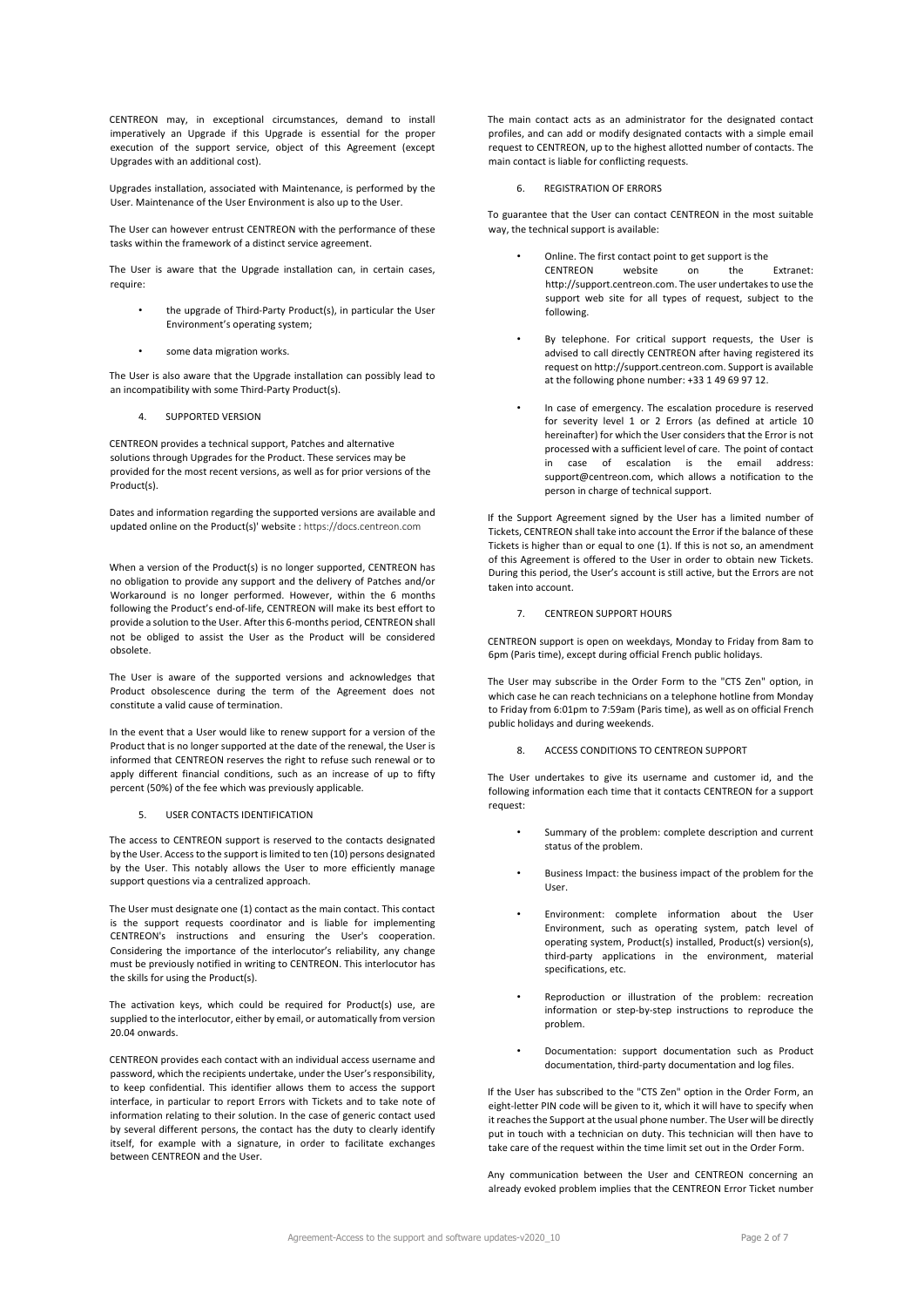(e.g.: [#GBH-756-25991]) is provided as file reference (in the subject line for emails). It allows correct correspondence proceedings.

The User undertakes, for the period of use of the Product(s), to have at least (1) employee competent with the Product(s) and/or the Personalization usages.

- 9. STANDARD TECHNICAL SUPPORT
- 9.1 Electronic and telephone Support

Standard technical support allows to have during opening hours (cf. article 7) an assistance for all the Product(s) referred to in the Order Form.

The User has access to the CENTREON online knowledge base 24/7 thanks to the web assistance portal.

Technical support includes assistance for Errors correction, as well as installation and basic configuration advices. Technical support must answer to questions, provide the User assistance concerning Product(s) use, the answer to Error reports and decide if a reported Error results of a problem in the functioning of the Product(s) or a problem linked to the User Environment or to the installation of the Product(s). The User must provide the necessary information and documentation for CENTREON to be able to reproduce the Error and all other information reasonably requested by CENTREON. The Support is subject to the compliance with potential Product prerequisites.

CENTREON support provides assistance via a remote access software. CENTREON support can also use a VPN solution offered by the User. This method contributes to identify the Error and to reduce resolution periods. The answer period is not applicable in the absence of remote access.

Moreover, the response times are only applicable to the solution of configuration Errors and to the supply of Workarounds for software Error(s) (bugs), but are not applicable to the supply of Upgrades containing a solution of the software Errors (bugs).

### 9.2. ERROR SOLUTION

The procedure below, chosen by CENTREON, allows a coherent processing of reported Errors or failures:

- 1. The User generates a Ticket on the CENTREON technical support portal or a call if it has subscribed to the "CT7 7en" option;
- 2. Once all the necessary information is provided, the Error is registered, classified in accordance with the CENTREON directives regarding severity and a Ticket number is allocated on request;
- 3. The deadlines for taking into account the Errors can vary depending on the Error severity in accordance with the chart below setting out the details of the commitments depending on the severity of the Error;
- 4. The support technician will respect the severity criteria to ensure a coherent management of Errors. The User is regularly kept informed during the processing of the Error and/or when it is necessary;
- 5. The effective intervention of the technician is recognized by the recording of a preliminary answer on a Ticket in CENTREON Support's portal;
- 6. The support technician shall consult internal team members about the appropriate course of action with regard to the Error depending on its severity;
- 7. The support technician works on the solution of the Error with other team members and the level 2 support technician in order to resolve Errors;
- 8. Level 3 is activated when the Error requires the supply of a Patch by CENTREON's research & development teams;
- 9. The support technician collaborates with the level 3 in order to resolve the Error and to transmit the information to the concerned parties;
- 10. The transmission to the person in charge of the CENTREON center is made when it is deemed necessary;
- 11. Once the Error is fixed, the CENTREON support contacts the User in order to check that the Error is fixed.

### Chart of commitment depending on the Error severity:

| Error severity                                                                         | Minor             | Major             | Critical   |
|----------------------------------------------------------------------------------------|-------------------|-------------------|------------|
| Maximum time-limit to<br>take<br>into<br>account<br>(opening hours)                    | 8 hours           | 4 hours           | 90 minutes |
| Maximum time-limit to<br>take<br>into<br>account<br>according to the CTZ<br>Zen option | Not<br>applicable | Not<br>applicable | 30 minutes |

In case of successive exchanges of information between CENTREON support and the User, the deadlines are applicable only if the User's answering time allows CENTREON to meet its obligation.

CENTREON reserves the right to open a Ticket on behalf of the User upon a request of the latter, in whatever way.

### 9.3. Error correction

CENTREON will fix the Product(s)' current version's Errors during the company's opening hours, as defined at article 7, as soon as possible while ensuring the fixing or the replacement of the Product's code. Patches are supplied through Product Upgrades.

CENTREON reserves the right to reallocate the severity level, if necessary, depending on the nature of the suspected Error.

#### 9.4. POLICY FOR CLOSING CALL TICKETS

CENTREON support managers analyze daily the call Tickets. A call Ticket will remain open until one of the following conditions occurs:

- The User informs CENTREON support that the Error has been resolved. The User must accept the transition of its call Ticket to a closed status;
- The User informs CENTREON support that the call Ticket can be closed;
- The request is identified as not constitutive of an Error and as corresponding to the normal functioning of the Product(s); in this case, a Request for Development or a Request for Change can be made by the User;
- CENTREON support has tried to contact the sender of the request on two occasions by email in vain within ten (10) working days. CENTREON support shall inform the User by email that the call Ticket has been closed;
- If at any time the closed call Ticket has to be reopen, the exchanges continue on the already-existing call Ticket.

### 10. CENTREON SEVERTY CLASSIFICATION

The CENTREON support procedure depends on the Error severity. By sorting all the incoming calls, CENTREON ensures that the User's support Errors are resolved efficiently and without delay.

Severity 1 (P1) – CRITICAL SEVERITY – A critical severity Error makes the entire Product unusable or leads to a significant failure of the Product(s) in a production environment, with significant consequences for the User's activity.

Critical severity Errors can be for example:

- Inoperative indicator collect;
- Overall loss of data;
- Unavailable data; No access to the Web portals;
- No access to the servers.

Severity 2 (P2) – MAJOR SEVERITY – A major severity Error leads to significant Product(s) limits putting the User Environment in danger.

Major severity Errors can be for example: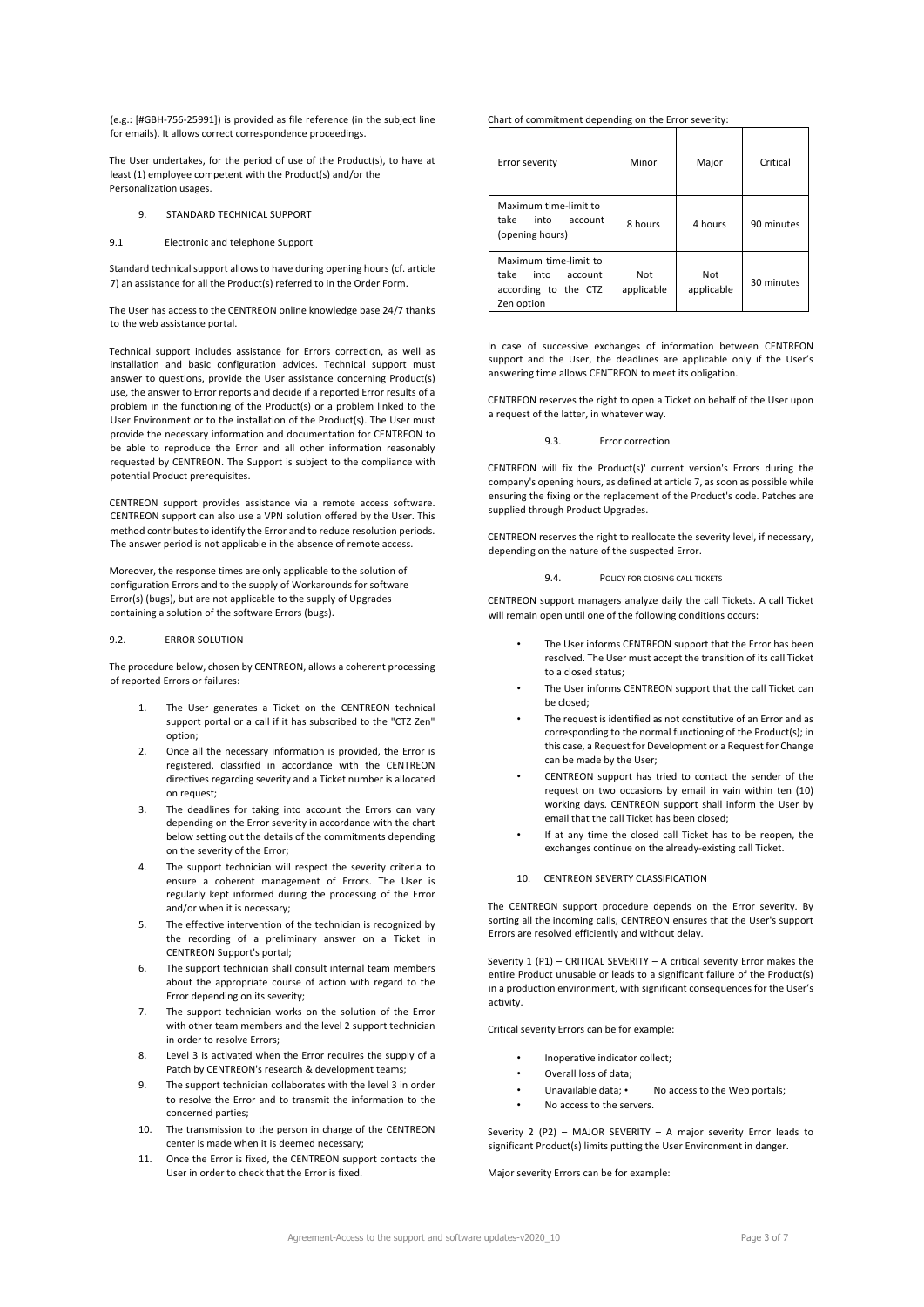- Inoperative alerts;
- Unavailable reports;
- Planned function failure;
- Upgrades failure;
- Substantial degradation in performance; Blocking of licenses request/transmission.

Severity 3 (P3) – MINOR SEVERITY – A minor severity Error has minor consequences on Product(s) use.

Minor severity Errors can be for example:

- Inconsistencies between the content and the data format;
- Aesthetic problems (design issues);
- Information requests;
- Data analysis request:
- Documentation problems;
- Problem or advice relating to a particular control;
- Problem or advice relating to a particular report.

In the framework of the "CTS Zen" option, only severity level 1 (P1) Errors of a critical nature are taken in charge by the technician. Otherwise, the User will be invited to record its request through the support portal. The declaration will then be dealt with during the usual CENTREON support hours.

## 11. EXCLUSIONS

The Product(s) are supported for a maximum of 150,000 measurements for an exclusively CENTREON User Environment ("service" object in Centreon). Beyond this limit, CENTREON will make its best effort to provide a solution to the User. Among the ways of correcting the Errors, CENTREON may consider working under a separate service agreement offering the architecture and optimization services which are the best way of correcting the Errors.

Besides, are excluded from the scope of the support provided by CENTREON under this Agreement, the interventions resulting from the following facts:

- a User's breach of its obligations, whatever its nature, under this Agreement;
- the installation on the User Environment of Third-Party Product(s) which are incompatible with the Product(s), or, more generally, in case of modification of Hardware or Software, including the installation of an Upgrade, if this modification is likely to have a negative impact on the proper functioning of the Product and has been made by the User or by a third-party without the prior express approval of **CENTREON**
- more generally, in case of functioning difficulties or Errors which are not directly attributable to the Product;
- the installation of Patches and Upgrades intended for versions of the Product(s) which are more recent that the one possessed and used by the User (Backporting);
- a modification of the User Environment that would have a direct or indirect impact on the Product(s) (firewall settings, server moving, network dimensioning, company directory, managing the inventory of resources, etc.).

Are also excluded from the scope of support provided by CENTREON under this Agreement, the interventions consisting in the following actions:

- The optimization of performance and the personalization of the Product(s);
- Support for any Third-Party Product not listed in the Order Form, even when it can be downloaded from Web platforms using or offering to use the CENTREON software, and notably the official website, the wiki and/or the forum associated with the latter;
- The support of any software developed independently by the User;
- Product(s) training ;
- Monitoring probes and agents, available on the Internet, that are not part of the list in the Order Form;
- The installation and restoration of whole or part of the Product(s) or of the User Environment following a dysfunction of the latter;
- Any Maintenance operation on the Product(s) or the User Environment.

In such cases, CENTREON cannot be held liable. CENTREON could suggest an intervention to the User in order to resolve the Error, excluded from the scope of the services offered under this Agreement, in the framework of a distinct agreement and under conditions set out by a specific order form signed by the User.

## 12. CONFIDENTIALITY – DATA PROTECTION

### 12.1 Obligation of confidentiality

CENTREON prohibits itself from disclosing any information it may have access to in the context of the execution of this Agreement. The information contained in the material and documents which it will have access to are strictly covered by professional secrecy (Article 226-13 of the Criminal Code).

CENTREON shall vouch for the compliance of all its employees or subcontractors with this clause.

The provisions of this article shall remain in force for a period of five (5) years from the termination of this Agreement.

## 12.2 Data protection

For the purposes of this Agreement, "**Personal Data Regulations**" means the applicable Luxembourg and European regulations on the protection of personal data, including : EU Regulation 2016/679 of April 27, 2016 published in the Official Journal of the European Union on May 4, 2016 on the protection of individuals with regard to the processing of personal data and on the free movement of such data applicable since May 25, 2018, Directive 2002/58/EC of July 12, 2002, known as "Privacy and Electronic Communications", as amended, as well as any other European statute that may amend or supplement the provisions in force at the date of this Agreement and that may apply to any of the Parties.

As part of the Agreement, CENTREON may, as the case may be, have access to information processed by the User as part of his activities, and qualified as personal data within the meaning of the Personal Data Regulations (hereinafter referred to as "**Personal Data**").

The User retains the full control over Personal Data and is liable, as data controller, in compliance with the provisions of the Personal Data Regulations.

CENTREON will act exclusively, regarding these Personal Data, as data processor in the meaning of the Personal Data Regulations.

According to this, CENTREON will process Personal Data for the sole purposes of providing the services to the User for the duration of this Agreement.

The Personal Data processed by CENTREON on behalf of the User shall be: first and last names, job, phone number, e-mail addresses and postal addresses.

The User, in its capacity as data controller, hereby guarantees that the Personal Data it provides to CENTREON in this context is processed by it in accordance with the Personal Data Regulations.

It undertakes to document in writing its instructions concerning the processing of the Personal Data that it entrusts to CENTREON.

Generally, the User undertakes to:

- Answer as quickly as possible to CENTREON's questions on the methods of processing of Personal Data, and in particular on the selection of any processors;
- Take into account CENTREON's advice on compliance with the Personal Data Regulations, and to consult CENTREON in the event of any difficulties;
- Promptly inform CENTREON of any claim or difficulty that may arise from a security breach in order to coordinate the response, and collaborate with CENTREON in this respect;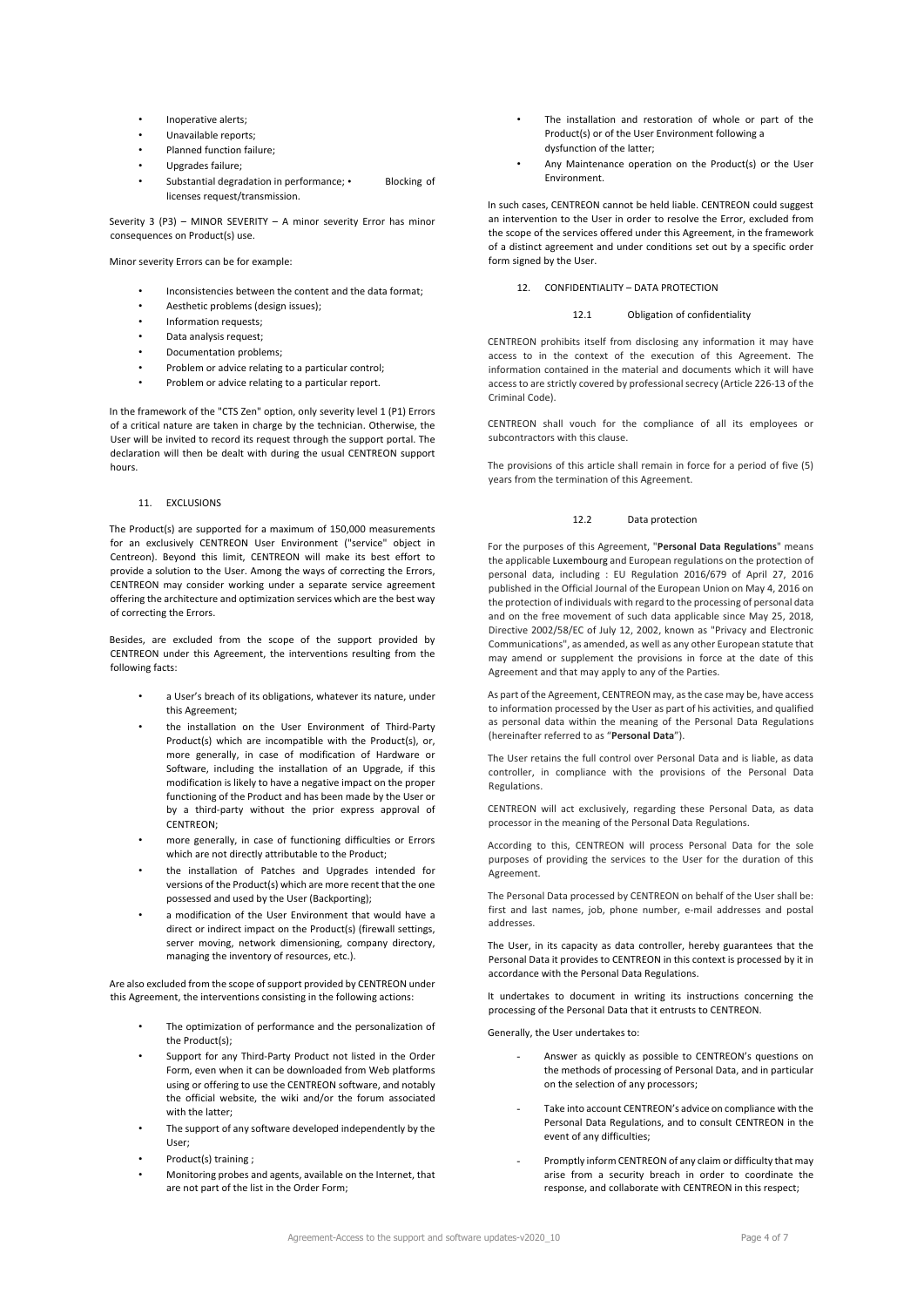Supervise the processing carried out on his behalf by **CENTREON** 

CENTREON, in its capacity as processor, undertakes to comply with its obligations under the Personal Data Regulations, and in particular to:

- Process Personal Data solely for the aforementioned purpose (to provide to the User the services covered by this Agreement);
- Process Personal Data in accordance with the instructions of the User. If CENTREON considers that an instruction from the User is in breach of the Personal Data Regulations, it undertakes to immediately inform the latter;
- If CENTREON is required, under Union law or Local law by which it is governed, to transfer Personal Data outside the European Union, it undertakes to inform the User of such legal obligation before the processing, unless the relevant law prohibits such information for substantial grounds of public interest;
- Guarantee the safety and confidentiality of the Personal Data processed, in accordance with the provisions of this Agreement and the Personal Data Regulations;
- Ensure that persons authorized to process the Personal Data are contractually bound to maintain confidentiality or are subject to a suitable legal obligation of confidentiality and receive the necessary training on the protection of Personal Data.

In the event of the selection of other processors, CENTREON shall obtain prior and specific written authorization from the User.

The subsequent processor(s) shall be subject to the same obligations as **CENTREON** 

CENTREON shall be responsible for ensuring that the subsequent processor(s) provide sufficient guarantees as to the safety and confidentiality of the Personal Data, so that the processing meets the requirements of the Personal Data Regulations.

Should the subsequent processor(s) not fulfil its (their) data protection obligations, CENTREON shall remain fully liable to the User for the performance by the other processor(s) of its (their) obligations.

Insofar as the Personal Data is initially collected by the User, it is the User's responsibility to provide information to the persons concerned by the processing operations carried out by CENTREON on its behalf at the time of data collection.

CENTREON shall assist the User in answering requests regarding the exercise of the rights of access, rectification, deletion and opposition, the right to limit processing, the right to data portability, the right not to be the subject of an automated individual decision (including profiling).

When the relevant persons make a request to CENTREON to exercise their rights, CENTREON shall forward these requests as soon as it receives them by e-mail to the User at the e-mail address provided by the User to **CENTREON** 

CENTREON shall notify the User in writing of any Personal Data breach within a maximum period of forty-eight (48) hours of becoming aware of it.

This notice shall be accompanied by all relevant documentation to enable the User to (i) take all appropriate measures or instruct CENTREON to that effect, (ii) if necessary, to notify such violation to the competent supervisory authority.

The User shall be responsible for informing the relevant persons, if required by the Personal Data Regulations.

CENTREON undertakes, as necessary, to assist the User in carrying out a Data protection impact assessment.

CENTREON undertakes, as necessary, to assist the User in carrying out the prior consultation of the supervisory authority.

CENTREON undertakes to implement the technical and organizational security measures necessary for the safety and integrity of the Personal Data it processes in such a way that the processing carried out on behalf of the User meets the requirements of the Personal Data Regulations and guarantees the safeguarding of the rights of the relevant persons.

Specifically, CENTREON undertakes to implement the following security measures, as a minimum:

- User authentication (individual password, certificate, signature, etc.);
- Data backup;
- Business continuity measures (smoke detectors, fire extinguishers, etc.);
- Security of the premises (door locking, badges, etc.);
- Server security (administrator password, updates, etc.);
- Archiving;
- Protective measures in the event of data exchange (e.g. "https" protocol);
- Data encryption (enciphering);

Upon expiry of the Agreement, CENTREON undertakes, in accordance with the instructions of the User to:

- Delete all of the Personal Data that it has been required to process on the User's behalf, subject to any applicable legal obligations; and/or
- Return all Personal Data to the User, it being specified that the return must be combined with the deletion of all existing copies in CENTREON's information systems, unless applicable law requires the retention of the Personal Data. Once the copies have been deleted, CENTREON shall provide written evidence of the deletion.

The Parties undertake to provide each other with the name and contact details of their Data Protection Officer, if they have appointed one in accordance with the Personal Data Regulations.

CENTREON undertakes to provide the User with the necessary documentation to demonstrate compliance with all its obligations and to enable audits, including inspections, to be carried out by the User or any other auditor it may have appointed, and to assist in such audits.

In addition, insofar as CENTREON is required, within the context of the performance of this Agreement, to process the Personal Data of the User (and/or of the User's employees), it undertakes to do so in accordance with the Personal Data Regulations and to CENTREON's privacy policy.

CENTREON will not outsource the execution of services to another company without the User's prior written consent.

## 12.3 Non-personal data

When using CENTREON Products, CENTREON collects anonymous and nonpersonal data concerning the use of the servers, hosts, services, polluters and usage statistics of the software suite in order to integrate them into its user experience improvement program (CEIP and Anomaly Detection programs). This information is used for the sole purpose of improving the user experience and for no other use. For additional details, please visit ceip.centreon.com and https://legal.centreon.com/en/cgu-anomalydetection.html

Within the framework of the "Anomaly Detection" program, the data collected is chosen by the user and can, if necessary, be qualified as personal data. In this case, CENTREON, as a subcontractor, undertakes to comply with its obligations under the Personal Data Regulations, cf. § 12.2.

## 13. USER COLLABORATION

The User undertakes to collaborate with CENTREON or any third party who acts in CENTREON's stead to facilitate the implementation of the support, and in particular:

> • To guarantee Product(s) users a level of skill and training allowing them to use the Product(s) in conformity with their needs;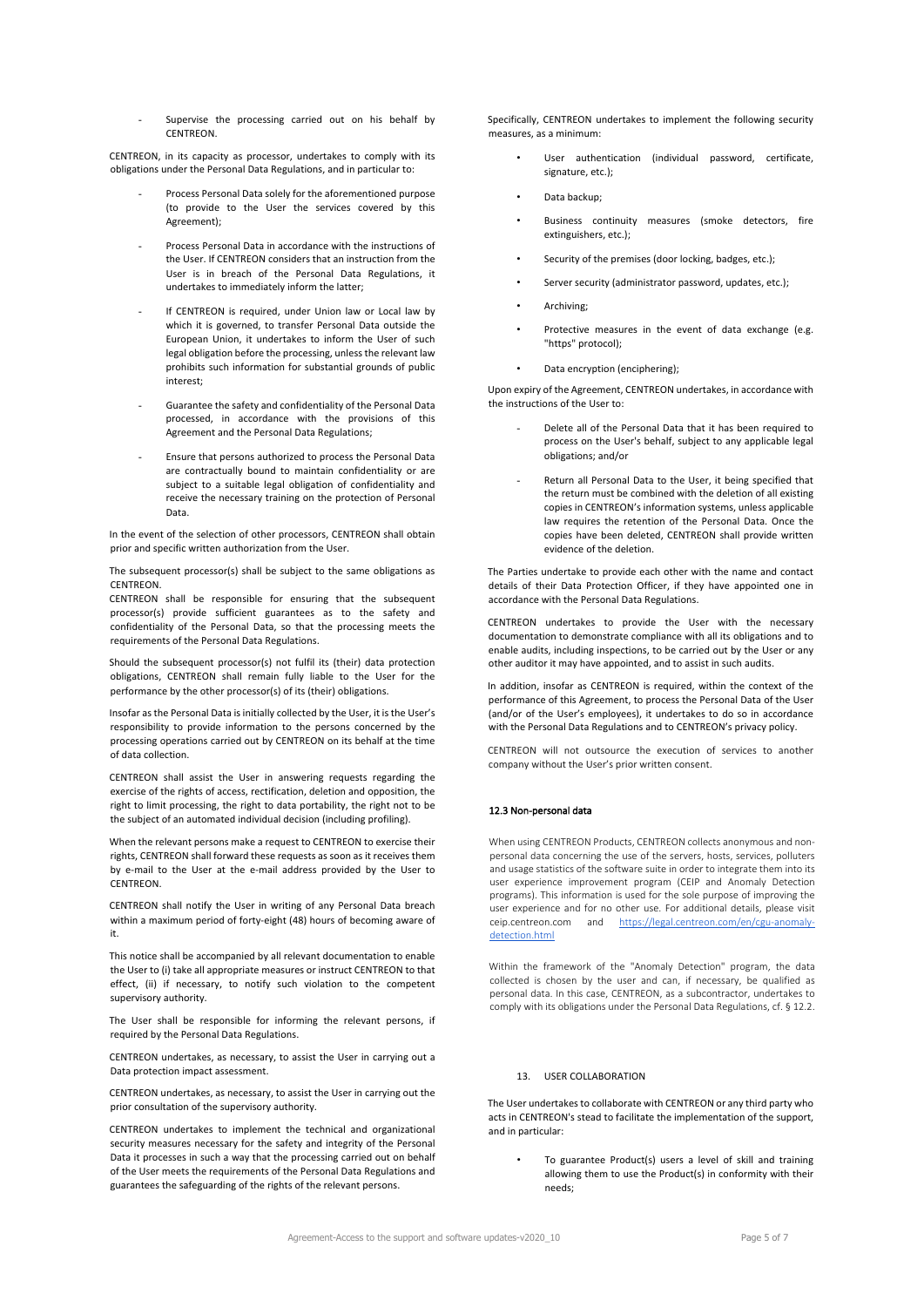- To provide any information which could facilitate the research of the causes of the Error. In this way, CENTREON cannot be liable for any delay in providing a corrective solution if CENTREON has had to wait for information from the User. Thus, the period elapsed between a request for information from CENTREON and the User's answer cannot be included in the total period to provide a corrective solution;
- To ensure that recent back-up copies of the Product and of all data and programs installed on hardware exist prior to any support intervention;
- To maintain an active and valid Support agreement on the Open Source product package as long as a Support and Upgrades agreement is in force for one or more Product(s) subject to a price. This provision enables CENTREON to correctly perform its support mission in so far as the Product(s) subject to a price are based on the functions of the Open Source products and as the correction of an Error can in some cases only be performed by opening a Ticket that concerns Open Source Product(s);
- To subscribe to Third-Party Product support agreement;
- To provide CENTREON the way to remote connect and interact with the User Environment, and, more generally, all the authorizations necessary for the proper performance of the support, which is subject of this Agreement;
- To provide CENTREON an integration environment allowing to test Patches and solutions. The User is aware that CENTREON cannot reproduce on its own equipment an environment duplicating the technical specifications of the User's environment. In the case Patches or solutions require tests on the integration environment, these tests will be executed on the environment provided to CENTREON by the User, with the User's assistance. If the User does not have a similar integration environment to its production environment, the User authorizes CENTREON to conduct these tests in its production environment.
- To keep CENTREON aware via email of any minor and major developments that should arise because of the User (new probes, tuning, etc.);

In the case where CENTREON notices that the User does not respect its obligations under this Agreement, CENTREON reserves the right to suspend the Support service. Termination shall take place at least thirty (30) days after a notice sent to the seller by registered letter with return receipt and remained ineffective, without prejudice to its right to terminate the Agreement and to other remedies available for any damages suffered.

### 14. SERVICE ACTIVATION

Unless otherwise expressly agreed in the Order form, starting of the Agreement takes place within a maximum of five (5) working days from the date of registry of the User's order by CENTREON. It is made effective by the delivery to the User of the login information for the support portal.

For the proper functioning of the activation key system associated with some Product(s), CENTREON may have to deliver, on a regular basis and up to several times a year, new activation keys to the User. The User must implement these keys within the period indicated by CENTREON at the time of their delivery.

#### SUSPENSION FOR REVOKED LICENSED

Support and Upgrade services do not concern revoked licenses. Use of the Product(s) for which the license has been revoked or terminated is forbidden.

## 16. WARRANTY

CENTREON warrants to the User that the support service will be effected according to the rules of the state of the art during each intervention.

CENTREON does not, however, warrant that the encountered Error will be solved by the intervention or that after the intervention the encountered Error will not reappear or that no difficulty will be occasioned as a result of the support.

In any case, the User is aware that, for the purpose of the provision of support under this Agreement, the Product use can be temporarily disturbed and / or disrupted, it being specified that CENTREON makes its best efforts to inform the User and to limit the impact of and the duration of such interruptions. In the case of a known interruption of the monitoring service and susceptible of having a significant impact on the User's activity, the User will previously be notified within a minimum of 2 (two) business days.

CENTREON excludes any warranty, whatever its nature, other than those stipulated hereinabove.

## 17. INTELLECTUAL PROPERTY

Subject to the entire payment of the support price by the User, CENTREON grants to the User a right of use on all development, rectification or Upgrades of the Product(s) in the same conditions as defined in the End-User License Agreement.

### 18. LIABILITY / INSURANCE

The User expressly undertakes, in case of any problem occurring in the execution of the Agreement, to adopt a constructive attitude in order to solve the problem rather to attempt to identify the respective liabilities of the User and CENTREON.

CENTREON shall only be liable in case of proven breach and for damages that are directly resulting from such breach which are not covered by the infringement indemnity or a service credit.

In any case, CENTREON shall not be liable for any indirect and/or immaterial damages suffered by the User as a result of losses of profit, losses of customers, operating losses, disruption or cost increase of the User's activities, losses of data, damage to reputation or other moral damages, even if CENTREON was aware of the possibility of such damages.

As a decisive and essential term of the Agreement, CENTREON's aggregate liability to the User for all damages and all other losses for any cause arising under this Agreement is limited to and will not exceed fifty percent (50%) of the order amount excluding taxes, when the liability is engaged, or the amount excluding taxes paid by the User within the twelve (12) months prior to the event giving rise to the damage.

The aforementioned provisions do not apply to damages resulting from death or personal injury, or caused by fraud, gross negligence or willful misconduct.

#### 19. THIRD PARTY INTERVENTION

CENTREON is not liable for Errors or any other difficulties resulting from other brands' products or services, from an inappropriate use, an accident, a damaging, a modification, or from an inappropriate User Environment.

In the case CENTREON considers that a difficulty notified by the User does not result of an Error, CENTREON informs the User, and CENTREON does not perform any act without written instructions of the User and consent on an additional cost estimate.

If, during the Error resolution, it is established that the Error is not linked to the Product(s), CENTREON will notify to the User the time spent and negotiations between the User and CENTREON may take place regarding the billing of this workload.

## 20. FEES AND PAYMENT TERMS

The pre-tax amount of the annual lump sum paid by the User in exchange for the services is fixed in the Order Form.

Unless otherwise expressly agreed in the Order Form, the fees are annually invoiced. Invoices are due and payable within thirty (30) days of the date of the invoice issuance, net without any discount and in advance, unless otherwise specified in the Order Form.

Fees are invoiced either in Euros, in US dollar (USD), in Canadian Dollar (CAD), in swiss francs (CHF) or British pound (GBP), depending on the Centreon entity issuing the present and the geographical location of the